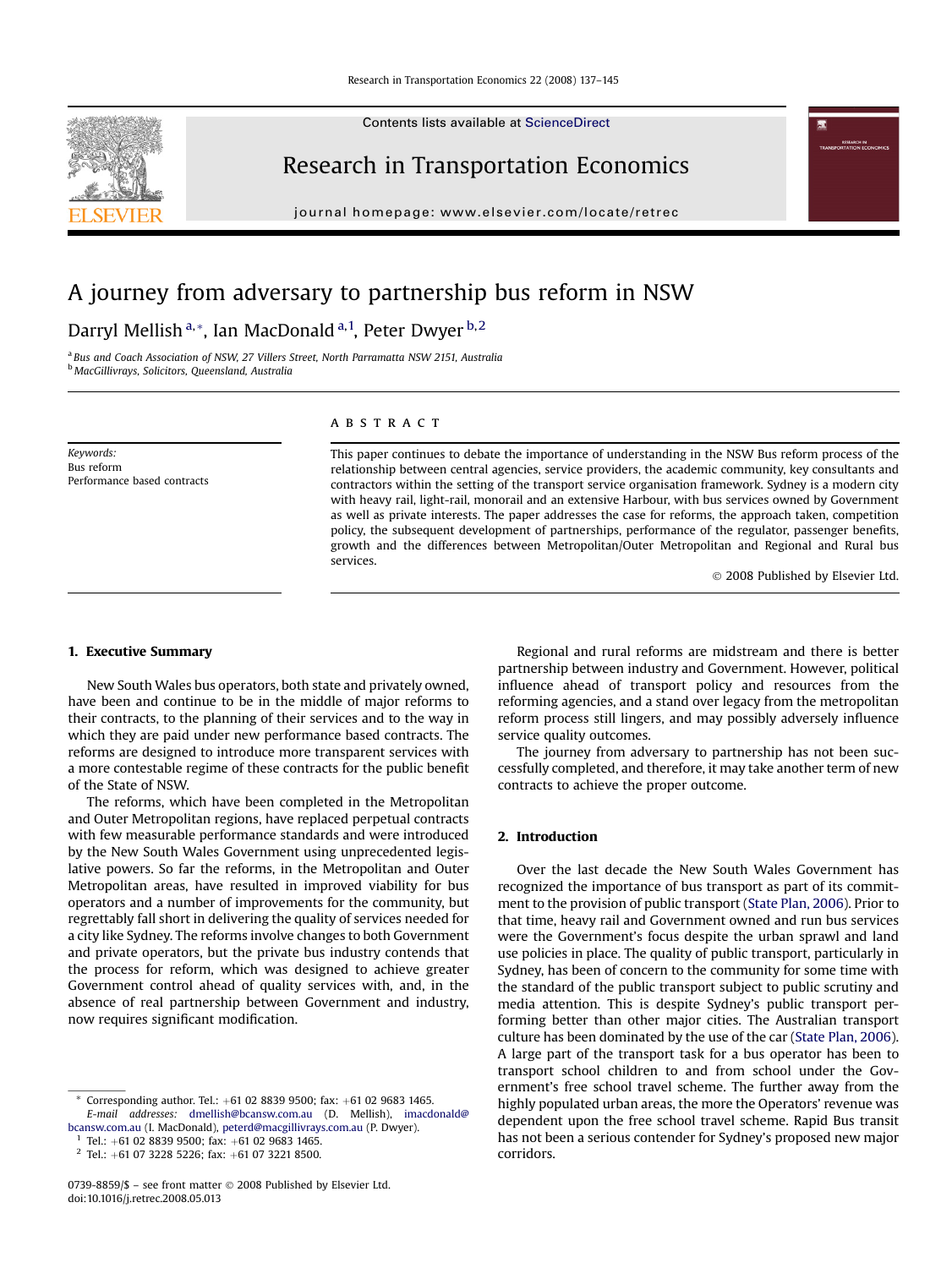#### 3. The Political Climate

The New South Wales Labor Government has been in power since 1995. There has been a lack of stability in the transport portfolio and, pre bus reform the bus industry had high levels of political contacts, which was resented by a number of politicians and senior bureaucrats. There was increasing awareness that infrastructure spending was not keeping pace with the needs of the community, and the Minister for Transport and Roads, the Honourable Carl Scully attempted in his 'Action for Transport, 2010' to plan for change, but the Government systematically failed to deliver. However, the 10 year planning cycle did start the process of identifying roads and bus transit ways and transit lanes that could form part of improving public transport. This was the forerunner of bus strategic corridors (43) which are now part of the bus contract reforms.

#### 4. What Existed Before the Bus Reform Legislation of 2004?

Before the reforms, which saw major changes to the passenger transport legislation, operators had control over where and when their services operated, as long as they complied with minimum service levels. Minimum service levels were largely developed by the bus industry, and were population-based, with adjustments for competing services, such as rail transport. Service levels related to whether the service was a metropolitan service, an urban fringe service, country town service or rural service. Dedicated school services, and village to town and town to town services were also part of the pre 1990 service planning arrangements and continue in regional and rural areas today. Contracts were perpetual and 'grand father' rights meant that little or no measurable performance standards existed and there was almost no flexibility for Government to make changes in the public interest. The only time that any competitive environment existed was for new bus services known as 'Greenfield' areas and even then the logical option was for the adjoining operators to negotiate new services.

Fare box revenue was retained by the operator, and the legislation required that fares were set to cover reasonable inflationary cost increases. This was a growing issue as cost increases were outstripping the community's assessment of the value for money they were getting from public transport, particularly rail services. Regional and rural dedicated school services were funded on a gross cost bases, and other village to town and town services were generally cross subsidized from the Government's payments under the school student transport scheme. There was no integrated planning, and operators' jealously guarded their passengers within their contract area, with pickup and set down restrictions occurring for services that crossed boundaries.

Fleet age was set by Government, and there were very little reporting requirements. Contracts were short, simple documents, which gave the Government little ability to impose improvements and often the only remedy available to them was contract termination. The industry argued that the Director General did have authority to agree on performance measures but these were never used because there was no policy framework to balance both the revenue and the impact of cost changes. Basically the Passenger Transport Act itself, which had been amended in 1990, set out terms that had to be included in the bus service contracts ([Passenger Transport Act, 1990,](#page--1-0) as amended). The Government operator, the State Transit Authority (STA), received extensive community service obligation funding, and operated on a cost-plus contract, with little incentive for efficiency. There was considerable fare inequity and service inequity between the Government and the private operators. The growing outer suburbs of Sydney (Metropolitan/Outer Metropolitan) were receiving progressively less of the share of Government transport funding. The private operators provided 55% of the fleet but received 15% of the discretionary funding. The outer suburbs of Sydney and the surrounding areas of Newcastle and Wollongong and Blue Mountains, tended to be semirural in nature as far as the demand for bus services was concerned. The contract and payment incentives were driven by the number of school student passes issued. Some operators reinvested the cross subsidy from the free school travel scheme into additional services while others took profit or continued to operate without having to meet reasonable efficiency benchmarks. Pre-reform, commercial operators were paid for providing 92% capacity for all the eligible School Student Transport Scheme (SSTS) students in their contract area, regardless of the number of students who actually used the service Revenue from the scheme was used to offset any shortfalls in running lowly patronized route services. The Government could not quantify the cross subsidies and could not relate this to its value for money or transparency requirements.

In general, the Government, the community and the operators were all dissatisfied with the process and these outcomes were the lead up to bus reform. However, some operators that were expecting patronage growth through new growth suburbs or increased student numbers were reluctant to change, particularly in the Sydney Metropolitan area, where operators were experiencing serious viability problems. The allocation of risk and the incentives to grow patronage was based on a long history of an expensive Government operator and many private operators who had developed their businesses over a number of generations, purchasing land when it was relatively cheap, and taking the fare box risk before families had second and third cars.

#### 5. The Approach Taken to Reform the New South Wales Bus Industry

The Government released a report in 2003, titled, ''Ministerial Inquiry into Sustainable Transport in NSW a Framework for the Future" ("The Parry Report"). The Parry Report concluded New South Wales could not continue with its old arrangements for the provision and funding of transport service ([Parry, 2003](#page--1-0)). This report stated that a 21st century solution was needed to create sustainable transport systems with better deployment of funding and greater efficiency in order to improve value for the taxpayers' dollars. There were also recommendations covering the refocusing of existing subsidies and improved cost recovery.

Before the final report was released the Government had already commissioned a review of bus services in New South Wales ([Unsworth, 2004\)](#page--1-0), as it was clear that large sections of the Sydney Metropolitan area were being treated differently to populations in the centre of Sydney as far as public transport was concerned, and it was not feasible to provide heavy and light rail and Government bus solutions in a reasonable time frame, that was also considered cost-effective and value for money. The fact that the Unsworth Report was commissioned before the release of the Parry Report supports the industry view that the reforms were preconceived and lacked strategic vision and industry partnership to add to the decided tactical and operational reforms. These strategies were based on political power not a vision for transport. An interim report was released in 2003 by the Government setting out the case for reforms The principal objective of the review was to create a bus transport system with common standards of fares and service levels. With the commissioning of the review of bus services in New South Wales the journey, about which this paper focuses began.

In 1992, the Council of Australian Governments, which comprises all nine State, Territory and Commonwealth Governments, commissioned Professor Fred Hilmer to Chair an Independent Committee of Inquiry into National Competition Policy. In 1995, acting on the Hilmer Report's recommendations, a number of reforms were drawn together to form a package, agreed upon by all Australian Governments, called National Competition Policy. This